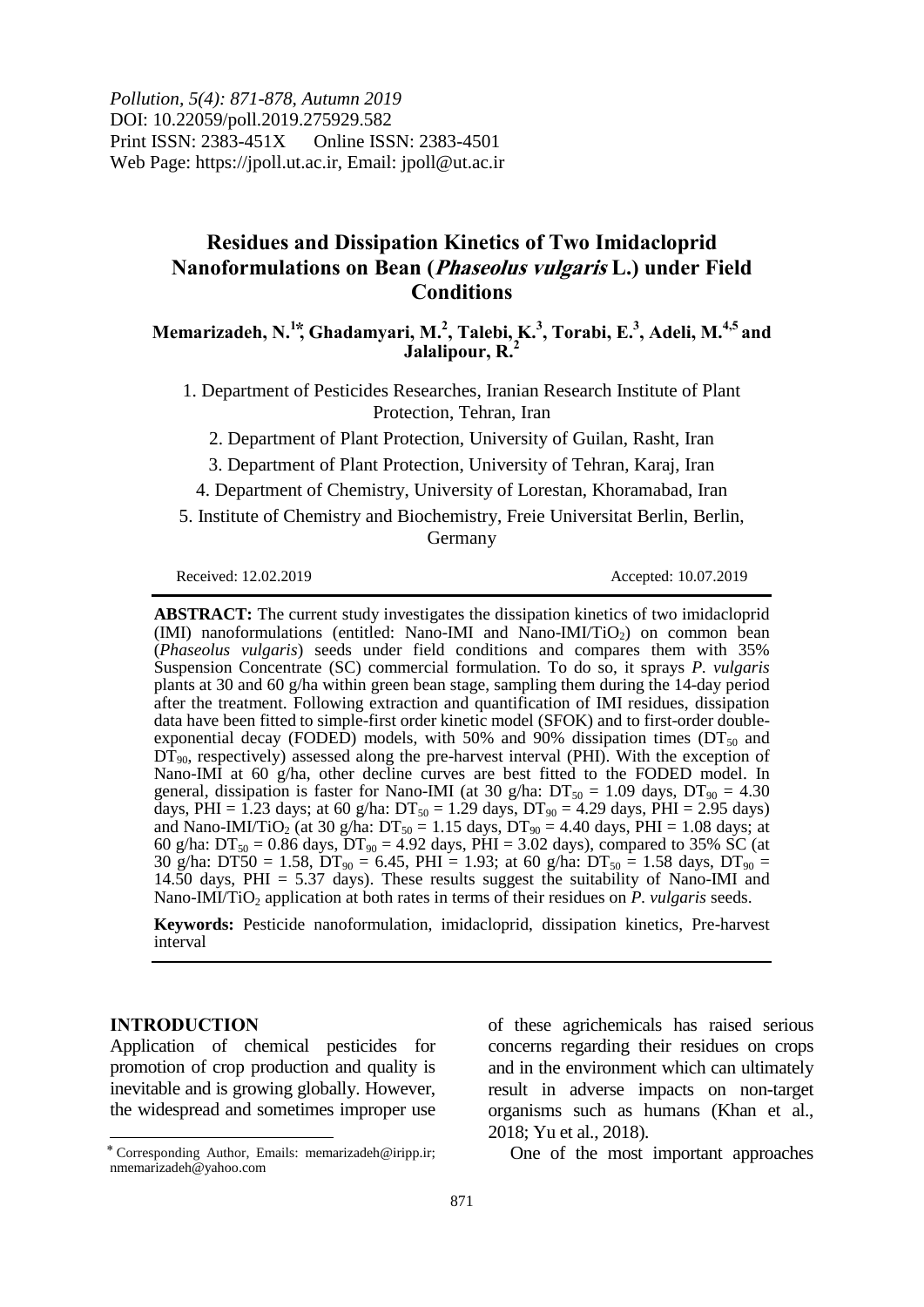towards improvement of chemical pesticides' efficiency in pest control and, thereby, reduction of pesticide consumption is to optimize their formulations. Nanoencapsulation, a kind of controlledrelease formulation, is a new technology that has emerged to reduce the application rate of pesticides and their contaminations. It can minimize the residues of these agrochemicals on crops as well as their impacts on nontarget organisms (Anjali et al*.*, 2010; Bhattacharyya et al*.*, 2010; Ghormade et al*.*, 2011; Khot et al*.*, 2012). In this type of formulation, the active ingredient of a pesticide is released in a controlled manner and the effective concentration remains on the target for a longer period of time. Previous researches successfully prepared nanoencapsulated formulations of IMI, testing their efficacies (Memarizadeh et al*.*, 2014a; Memarizadeh et al*.*, 2016). However, the residue decline of these new formulations compared to the commercial formulation of the insecticide is still a matter of question.

Imidacloprid (IMI) [1-(6-chloro-3pyridylmethyl)-N-nitroimidazoli- din-2 ylideneamine] is a neonicotinoid systemic contact insecticide, widely used for its high effectiveness against various pests (Kapoor et al., 2013). In Iran, the use of this insecticide is widespread against sucking pests of various crops, with its residues detected on several crops (Hassanzadeh et al*.*, 2012; Leili et al*.*, 2016). IMI has adverse effects on human health, with several liver and thyroid gland toxicities reported by several chronic and sub-chronic studies (Kunkel et al*.*, 2001). Therefore, the residues of this pesticide on crops can have damaging impacts on consumers' health (EFSA Scientific Committee, 2009; 2011; 2013; 2018; Geiser & Kreyling, 2010; Simon & Joner, 2008).

For the first time, this research evaluates the concentration and residue decline kinetics (i.e., dissipation rates and preharvest intervals) of two previouslysynthesized IMI nanoformulations on *P.*  *vulgaris* seeds under field conditions. Furthermore, it compares all factors to those of IMI's commercial formulation (35% SC). Results from this study will be essential for risk assessment of such novel formulations under field conditions.

## **MATERIAL AND METHODS**

IMI standard (99.9% purity) and technical (95% purity) were obtained from Pestanal Sigma - Aldrich (Aldrich, Germany) and Kavosh Kimia (Kerman, Iran), respectively. Also, the 35%-suspension concentrate (SC) formulation of IMI was purchased from Kavosh Kimia (Kerman, Iran) as a commercial one. Polyethylene glycol (PEG) (molecular weight  $[Mn] = 1000$ ), citric acid, tetrahydrofuran, anhydrous magnesium sulfate, sodium chloride, methanol (HPLC grade), water (HPLC grade), and diethyl ether were purchased from Merck. Dialysis bags (Mn cutoff 2000) were obtained from Sigma-Aldrich (St Louis, Missouri) and primary secondary amine (PSA) and graphitized carbon black (GCB) were obtained from Agilent (United States).

Nano-IMI was prepared via direct encapsulation with ABA triblock lineardendritic copolymers, composed of poly(citric acid) (PCA) as A block and poly(ethylene glycol) (PEG) as B block, according to the method described by Memarizadeh et al*.* (2014a), who synthesized PCA–PEG–PCA copolymers through three thermal stages. For the purpose of encapsulation, Imidacloprid dissolved in acetone (1g/100ml) and PCA–PEG–PCA copolymers dissolved in ethanol as a basic solvent (1g/20ml) were mixed at room temperature and stirred for 8h (Memarizadeh et al., 2014a). Also, Nano-IMI/TiO<sub>2</sub> was prepared by encapsulation of IMI with PCA– PEG–PCA copolymers, in addition to  $TiO<sub>2</sub>$ nanoparticles via supramolecular interactions according to the method described by Memarizadeh et al*.* (2014b) whose approach had synthesized  $TiO<sub>2</sub>$  nanoparticles dispersed in ethanol, followed by ultrasonication for 90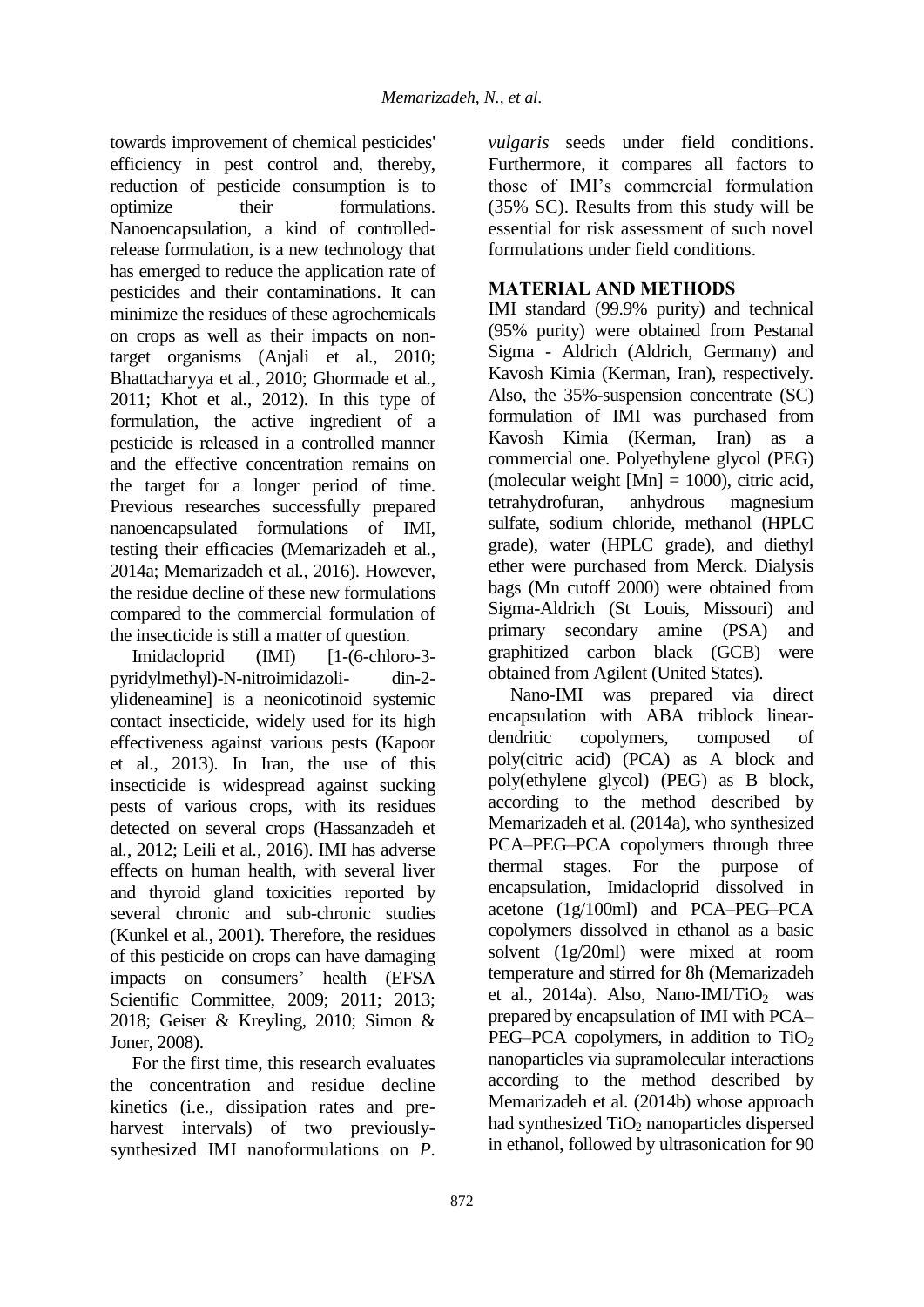min in a bath sonicator at 35 ℃. The PCA– PEG–PCA copolymers (typically 10 g/L) were immediately combined and mixed with the dispersed  $TiO<sub>2</sub>$ , using ultrasound for 2 h. The indoxacarb dissolved in acetone (typically 1 g/L) was then added to the resulting suspension and the mixture was stirred for at least 10 h at room temperature (Memarizadeh et al*.*, 2014b).

Preparation of both nanoformulations of IMI were confirmed, using spectroscopy and microscopy analyses. Transmission electron microscopy (TEM) images showed encapsulated particles with an average size of 10 nm for Nano-IMI and 12 nm for Nano-IMI/TiO2. A United States patent and trademark office (USPTO) patent about this formulation also was published in 2016 (Memarizadeh et al*.*, 2016).

Field experiments were conducted during 28 May 2015 to 15 July 2015 in a 300 m<sup>2</sup> field, located in agriculture research farms of the University of Guilan (Longitude: 49/6412' E, Latitude: 37/2047' N, Altitude: 21.00 m) in Rasht city. A local common bean (*Phaseolus vulgaris*) cultivar "Akhtar" was planted using the furrow method. Experiments were performed based on a completely randomized block design with three replications. At the green bean stage, plants were sprayed to the dripping point with three formulations of IMI including 35% SC, Nano-IMI, and Nano-IMI/TiO<sub>2</sub>, at both the recommended and double the recommended rates (30 and 60 g/ha, respectively). Water-sprayed plots were also regarded as controls. Sampling took place 0, 0.5, 1, 2, 3, 4, 5, 7, and 14 days, following pesticide treatment. In order to achieve an accurate statistical analysis, each sample included 100 bean seeds, collected from the bean bushes in a randomized pattern. Following the sampling, a sum of 150 g of each sample was stored in dark polyethylene bags, transferred to the laboratory in a cold chamber, and kept at -40 °C until analysis.

Extraction and clean-up were carried out based on the quick, easy, cheap, effective,

rugged, and safe (QuEChERS) method, described by Anastassiades et al*.* (2003). From each sample, ten grams of chopped and well-homogenized bean seeds were mixed with acetonitrile (10 mL) in 50-mL polypropylene centrifugation tubes and vortexed for 1 min, followed by addition of 4 g MgSO<sup>4</sup> and 1 g NaCl. The mixture was then shaken with hand for 1 min and was centrifuged (5 min, 4000 rpm). The clean-up happened by transferring 1 mL of the supernatant to another tube, containing 150 mg MgSO4, 25 mg PSA, and 7.5 mg GCB, there to get mixed well by 1 min of shaking. The mixture was then centrifuged at 4000 rpm for 5 min. The final extracts got evaporated until becoming thoroughly dry under a gentle stream of nitrogen. They were diluted in 0.5 mL methanol.

IMI residues were analyzed by means of an HPLC apparatus (Shimadzu LC9A), equipped with an ultraviolet/visible (UV/VIS) detector. A  $C_{18}$  column was used to separate IMI at 40 °C. The mobile phase was consisted of acetonitrile and water  $(70:30 \text{ v/v})$  with a flow rate of 0.8 mL/min, with each sample, injected three times (20 µL). The detection wavelength for IMI was 280 nm.

According to recovery tests, homogenized pesticide-free bean seeds (blanks) were fortified with IMI standard solution in methanol (2 and 4  $\mu$ g mL<sup>-1</sup>) in triplicate. Extraction and data analysis techniques adopted the same above-mentioned methods, the precision of which was evaluated by calculating relative standard deviations (RSDs) of the recoveries. Prior to fortification, blank samples, solvents, and IMI standard were tested for quality control, showing that all blanks were negative in terms of IMI presence.

The instrumental linearity was assessed by generating a calibration curve for IMI, using the pesticide's standard solution in methanol at five points that ranged between 1 and 15 μg/mL.

The instrumental detection and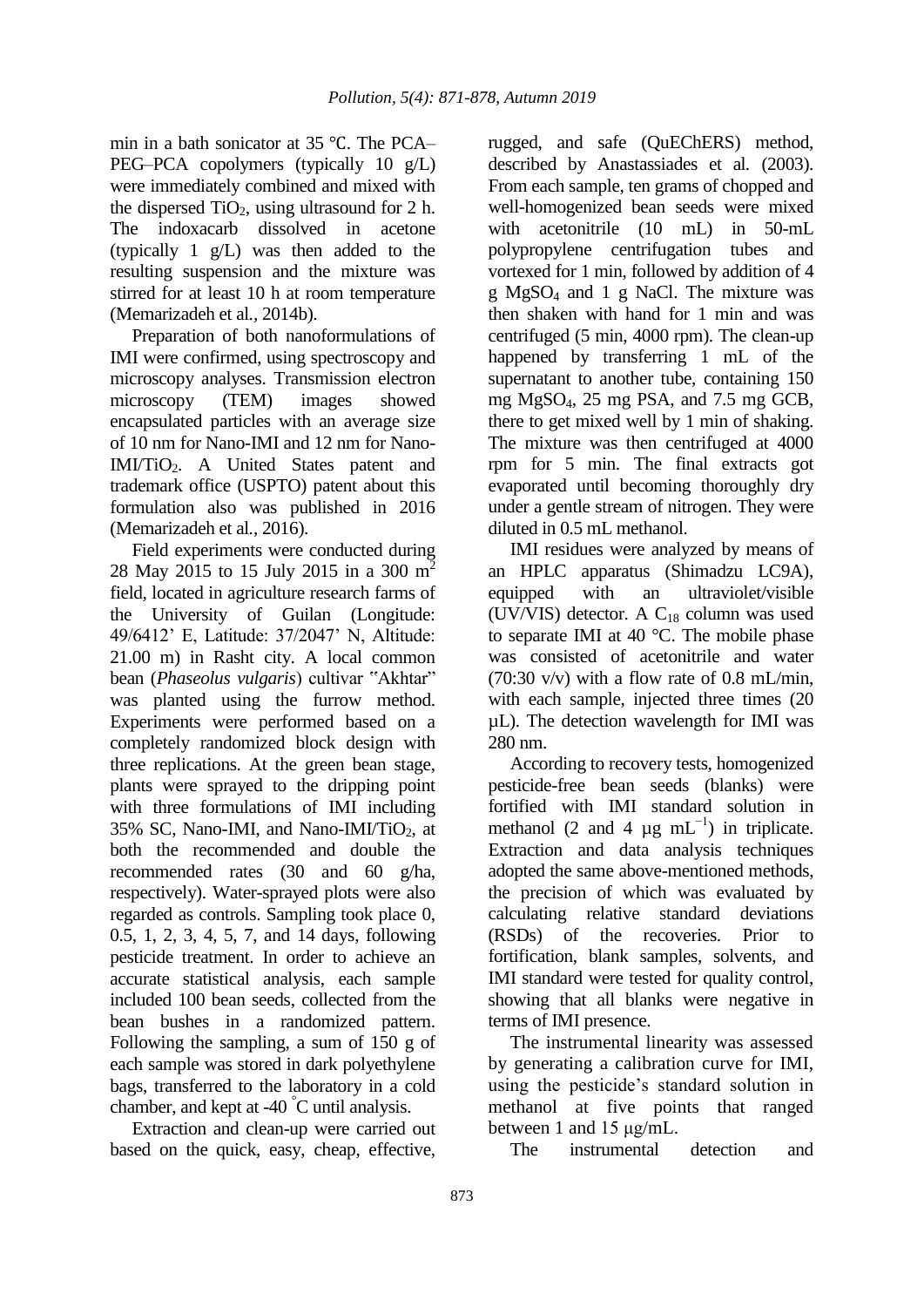quantification limits (IDL and IQL, respectively) were measured, based on an approach, recommended by US Environmental Protection Agency (US EPA), using the Root Mean Square Error (RMSE) as well as the calibration curve's slope (Corley 2003, Torabi et al., 2017). The estimated method detection limit (EMDL) was calculated according to Torabi et al*.* (2017), based on the calculated IDL and IMI average recovery.

SFOK is a simple exponential model with two parameters (Torabi & Talebi, 2013) (Eq. 1):

$$
X = X \exp(-kt) \tag{1}
$$

where X is the concentration of IMI at time t (day);  $X_0$ , the initial concentration of IMI dissipated through a first-order process; and k, the dissipation rate constant.

FODED model involved two exponential equations with four parameters (Torabi & Talebi, 2013; Torabi et al., 2017) (Eq. 2):

$$
X = X_1 \exp(-k_1 t) + X_2 \exp(-k_2 t)
$$
 (2)

In this model, the dissipation of the pesticide residue occurred in two phases: a solution phase  $(X_1)$  which dissipated at a faster rate  $(k_1)$  and an absorbed one  $(X_2)$ which declined more slowly  $(k_2)$ .

For SFOK model,  $50\%$  (DT<sub>50</sub>) and  $90\%$  $(DT<sub>90</sub>)$  dissipation times for IMI residue were calculated in each sample, using Equations. 3 and 4, respectively (Torabi et al*.*, 2017):

$$
DT_{50} = \lim_{x \to n} \frac{2^{x-1} - 1}{(x-1)kX_0^{x-1}}
$$
 (3)

$$
DT_{90} = \lim_{x \to n} \frac{10^{x-1} - 1}{(x-1)kX_0^{x-1}}
$$
(4)

where x (n) is the order of the kinetic model (1 for the first-order kinetic model).

In case of FODED model, an iterative procedure was adopted to estimate the degradation times (FOCUS 2006).

The PHI values for both models were estimated, using the maximum residue level (MRL) of 2 mg/kg, established by the Codex Alimentarius for IMI on beans (http://www.fao.org/fao-whocodexalimentarius/codextexts/dbs/pestres/pesticidedetail/en/?p\_id=206).

The goodness of the exponential models' fit were evaluated by measuring the normalized root mean square error (NRMSE) (Eq. 5) as well as coefficient of the residual mass (CRM) of each model (Eq. 6).

$$
NRMSE = \frac{1}{M_{av}} \sqrt{\frac{\sum_{i=1}^{n} (F_i - M_i)^2}{n}}
$$
(5)

$$
CRM = \frac{\sum_{i=1}^{n} (F_i - M_i)^2}{\sum_{i=1}^{n} (F_i)}
$$
(6)

where  $M_{av}$  is the average of the measured value; F<sub>i</sub>, the fitted value; M<sub>i</sub>, the measured value; and n, the number of observations. NRMSE and CRM values close to zero indicate better agreement between the predicted values and the observed ones (Torabi et al., 2017). DataFit version 9.1.32 was used to calculate the equations and parameters.

## **RESULTS AND DISCUSSION**

The method linearity for IMI standard analysis was evaluated by a calibration curve equation of Y =102.76X + 32718 ( $r^2$ ) = 0.99). Table 1 lists recovery and detection limits for IMI. The recovery results fitted within the range of 70 - 110% and with relative standard deviation (RSD) of <20%, which confirmed the accuracy and precision of the extraction method, according to European Commission specifications (Yi & Lu, 2006). The detection and quantification limits of instrumental and extraction procedures proved the relevant sensitivity of these methods to IMI analysis in bean seeds. No interfering peaks were noticed at IMI retention time when the extracts from pesticide-free bean seeds were analyzed.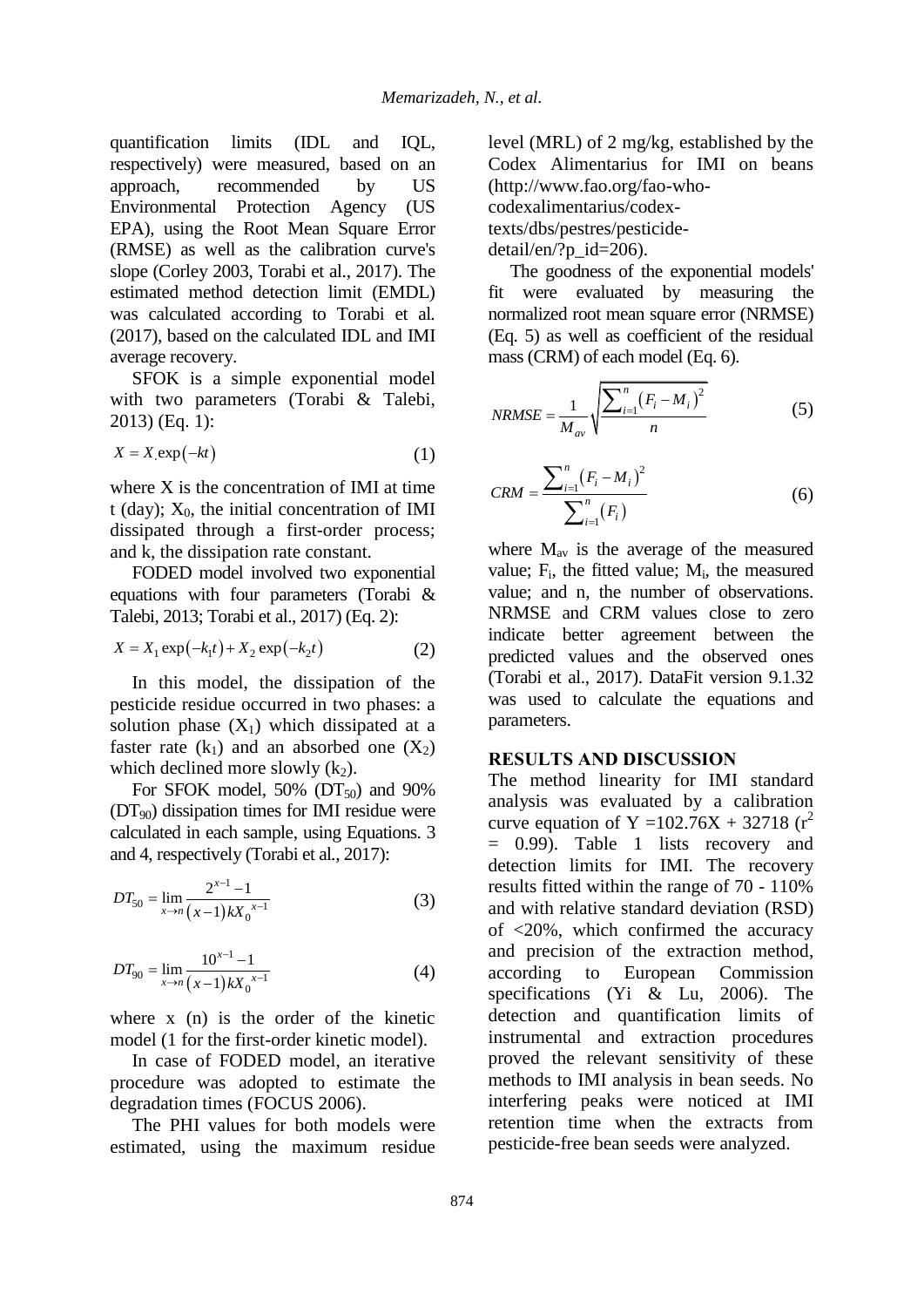| Spiked concentration $(\mu g/g)$ | Recovery $(\% )$                     | IDL          | <b>IOL</b>   | <b>EMDL</b> |
|----------------------------------|--------------------------------------|--------------|--------------|-------------|
|                                  | $(Meana \pm RSD)$                    | $(\mu g/mL)$ | $(\mu g/mL)$ | $(\mu g/g)$ |
| ∸                                | $91.05 \pm 4.21$<br>$89.41 \pm 5.85$ | 0.07         | 0.22         | 0.01        |

**Table 1. Recovery and detection limits for IMI extraction and analysis**

**<sup>a</sup>** means of triplicates

RSD: relative standard deviation, IDL: instrumental detection limit, IQL: instrumental quantification limit, EMDL: estimated method detection limit

Results show that nearly 97% of the initially applied concentration of IMI commercial formulation (35% SC) at both application rates dissipated on bean seeds after 14 days (Table 2). Both SFOK and FODED models were significant ( $p < 0.01$ ). However, the goodness of fit parameters revealed that at both application rates, the dissipation of IMI followed a bi-phasic pattern, which could be best described through the FODED model (Table 3), according to which, the initially applied concentration of pesticide dissipates within a faster rate while the remaining fraction, which may be absorbed by plant tissues, reaches equilibrium and dissipates slowly (Torabi et al., 2017). This model has been used to describe the dissipation of pesticides in cases where the decline deviates from the first-order trend (Torabi et al., 2017). Here, according to FODED model,  $DT_{50}$ ,  $DT_{90}$ , and PHI of IMI (35% SC) were 1.58, 6.45, and 1.93 days at the recommended rate and 1.58, 14.50, and 5.37 days, at double recommended rate, respectively.

In case of the Nano-IMI/TiO<sub>2</sub> formulation also, both models showed significant fits ( $p <$ 0.01). However, the goodness of fit parameters revealed a slightly better fit of the FODED model at both concentrations (Table 3). These results were consistent with the ones, reported by Torabi & Talebi (2013) and Rahimi et al. (2015) as well. Accordingly,  $DT_{50}$ ,  $DT_{90}$ , and PHI for Nano-IMI/TiO<sub>2</sub> were estimated to be 1.15, 4.40, and 1.08 days at the recommended rate and 0.86, 4.92, and 3.02 at double recommended rate, respectively. The residues of IMI with the Nano-IMI/TiO<sub>2</sub> formulation were initially 6.36 and 11.34 µg/g at the recommended and double recommended rates, respectively,

which declined by 96.40% and 97.39% at the recommended and double the recommended rates, respectively after 14 days (Table 2).

For the Nano-IMI, the residues of IMI declined to almost 0.28 µg/g after 14 days at both application rates, accounting for up to 95.78% and 96.93% dissipation at the recommended and double recommended rates, respectively (Table 2). Based on the goodness of fit parameters, the dissipation curve of the Nano-IMI at the recommended rate followed the FODED model, while at the double rate, the SFOK model could best describe the pesticide decline. According to the FODED model, the Nano-IMI dissipated at the recommended rate with  $DT_{50}$  and  $DT_{90}$ of 1.09 and 4.30 days, respectively and PHI was estimated 1.23 days. At double this rate, for the Nano-IMI,  $DT_{50}$ ,  $DT_{90}$ , and PHI were 1.29, 4.29, and 2.95 days based on SFOK model, respectively. The effectiveness of SFOK model for describing the decline of pesticides has been dealt with in previous researches (Prieto, 2002; Talebi, 2006; Khay, 2006; Torabi & Talebi, 2013; Rahimi et al., 2015).

The fast dissipation of the initial IMI deposit on bean seeds under field conditions can be due to the impact of environmental factors such as sunlight and temperature. Previous studies have shown that since PCA–PEG–PCA copolymers have good absorbance in the UV region, more photons and energy can be absorbed within the UV spectrum (Memarizadeh et al*.*, 2014b). Thus, including the nanometer PCA–PEG–PCA copolymers in the Nano-IMI and Nano- $IMl/TiO<sub>2</sub>$  can speed up the photocatalytic degradation of these formulations. Therefore, at the recommended rate, the initial higher dissipation rate of the Nano-IMI  $(k_1 =$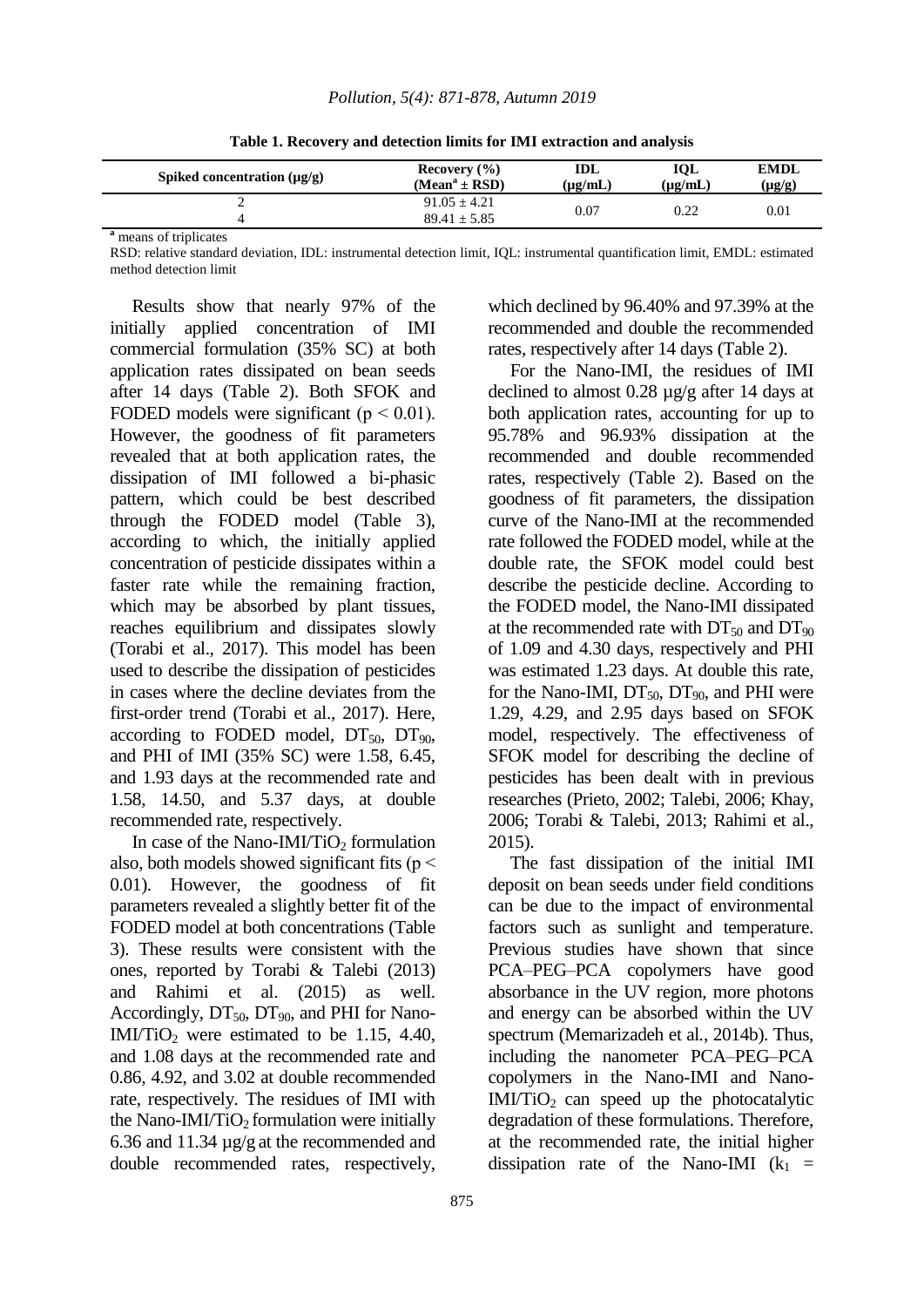0.68/day) and Nano-IMI/TiO<sub>2</sub> ( $k_1$  = 2.59/day), in comparison to the commercial formulation ( $k_1 = 2.50/day$ ) (Table 4), can be related to the faster photodegradation of these nanoformulations.

|                |                     |                       | $(\mu g/g)$        | Remaining concentration <sup>a</sup> $\pm$ SD |                           | % Dissipation       |              |           |              |           |                   |                  |
|----------------|---------------------|-----------------------|--------------------|-----------------------------------------------|---------------------------|---------------------|--------------|-----------|--------------|-----------|-------------------|------------------|
| <b>Days</b>    | 35% SC              |                       | Nano-IMI           |                                               | Nano-IMI/TiO <sub>2</sub> |                     | 35% SC       |           | Nano-IMI     |           | Nano-<br>IMI/TiO2 |                  |
|                | T1                  | T2                    | T1                 | T <sub>2</sub>                                | T1                        | T <sub>2</sub>      | T1           | <b>T2</b> | T1           | <b>T2</b> | T1                | <b>T2</b>        |
| $\mathbf{0}$   | $11.73 \pm$<br>0.03 | $15.40 \pm$<br>1.22   | $6.67 \pm$<br>0.65 | $9.42 \pm$<br>0.33                            | $6.36 \pm$<br>1.04        | $11.34 \pm$<br>1.18 | $\mathbf{0}$ | $\Omega$  | $\mathbf{0}$ | $\Omega$  | $\overline{0}$    | $\boldsymbol{0}$ |
| 0.5            | $8.61 \pm$<br>0.32  | $13.90 \pm 1$<br>0.99 | $5.18 \pm$<br>0.27 | $7.88 \pm$<br>0.18                            | $4.17 \pm$<br>0.49        | $8.15 \pm$<br>0.22  | 26.53        | 9.72      | 22.31        | 16.27     | 34.44             | 28.07            |
| 1              | $7.65 \pm$<br>0.40  | $10.72 \pm$<br>0.71   | $3.44 \pm$<br>0.15 | $5.45 \pm$<br>0.09                            | $2.63 \pm$<br>0.00        | $6.80 \pm$<br>0.73  | 34.74        | 30.41     | 48.37        | 42.13     | 58.56             | 40.06            |
| $\overline{c}$ | $5.29 \pm$<br>0.14  | $5.26 \pm$<br>0.34    | $1.71 \pm$<br>0.21 | $3.19 \pm$<br>0.13                            | $2.43 \pm$<br>0.07        | $3.02 \pm$<br>0.16  | 54.87        | 65.83     | 74.35        | 66.09     | 61.83             | 73.31            |
| 3              | $3.22 \pm$<br>0.00  | $3.33 \pm$<br>0.24    | $1.67 \pm$<br>0.03 | $2.11 \pm$<br>0.18                            | $1.17 \pm$<br>0.04        | $1.99 +$<br>0.03    | 72.50        | 78.35     | 74.91        | 77.58     | 81.55             | 82.41            |
| 4              | $1.77 \pm$<br>0.00  | $2.53 \pm$<br>0.09    | $0.41 \pm$<br>0.01 | $0.89 \pm$<br>0.04                            | $0.56 \pm$<br>0.01        | $1.71 \pm$<br>0.00  | 84.86        | 83.57     | 93.71        | 90.48     | 91.12             | 84.91            |
| 7              | $1.37 \pm$<br>0.02  | $2.94 \pm$<br>1.00    | $0.46 \pm$<br>0.00 | $0.23 \pm$<br>0.00                            | $0.55 \pm$<br>0.01        | $0.43 \pm$<br>0.01  | 88.24        | 88.40     | 97.08        | 97.49     | 91.21             | 96.17            |
| 14             | $0.29 \pm$<br>0.00  | $1.68 \pm$<br>1.13    | $0.28 \pm$<br>0.00 | $0.28 \pm$<br>0.00                            | $0.22 \pm$<br>0.00        | $0.29 \pm$<br>0.00  | 97.45        | 97.52     | 95.78        | 96.93     | 96.40             | 97.39            |

<sup>a</sup> means of triplicates

SD: standard deviation, T1: recommended dosage, T2: twice the recommended dosage

**Table 3. DT50, DT90, PHI, and goodness of fit indices derived from exponential models fitted to the dissipation of IMI on common bean**

| <b>Models</b> |                |                       | 35% SC                 | Nano-IMI               |                        | Nano-IMI/TiO,          |                        |  |
|---------------|----------------|-----------------------|------------------------|------------------------|------------------------|------------------------|------------------------|--|
|               | <b>Indices</b> | <b>T1</b>             | <b>T2</b>              | T1                     | <b>T2</b>              | T1                     | <b>T2</b>              |  |
| <b>SFOK</b>   | $DT_{50}$      | 1.68                  | 1.50                   | 1.16                   | 1.29                   | 1.21                   | 1.18                   |  |
|               | $DT_{90}$      | 5.59                  | 5.00                   | 3.86                   | 4.29                   | 4.04                   | 3.92                   |  |
|               | PHI            | 4.25                  | 4.52                   | 2.01                   | 2.95                   | 1.23                   | 3.01                   |  |
|               | <b>RMSE</b>    | 0.16                  | 3.47                   | 0.15                   | 0.01                   | 0.18                   | 0.25                   |  |
|               | <b>CRM</b>     | 0.001                 | 0.02                   | $26.00 \times 10^{-4}$ | $15.00 \times 10^{-5}$ | $18.00 \times 10^{-4}$ | $49.00 \times 10^{-4}$ |  |
|               | $R^2$          | 0.98                  | 0.92                   | 0.97                   | 0.99                   | 0.97                   | 0.92                   |  |
| <b>FODED</b>  | $DT_{50}$      | 1.58                  | 1.58                   | 1.09                   | 1.30                   | 1.15                   | 0.86                   |  |
|               | $DT_{90}$      | 6.45                  | 14.5                   | 4.30                   | 4.32                   | 4.40                   | 4.92                   |  |
|               | PHI            | 1.93                  | 5.37                   | 1.23                   | 2.95                   | 1.08                   | 3.02                   |  |
|               | <b>RMSE</b>    | $4.03 \times 10^{-5}$ | $4.16 \times 10^{-10}$ | $1.59 \times 10^{-9}$  | 0.01                   | $1.92 \times 10^{-8}$  | 0.02                   |  |
|               | <b>CRM</b>     | $3.35 \times 10^{-7}$ | $2.48 \times 10^{-12}$ | $2.67 \times 10^{-11}$ | $1.50 \times 10^{-6}$  | $1.90 \times 10^{-10}$ | $5.40 \times 10^{-6}$  |  |
|               | $R^2$          | 0.98                  | 0.94                   | 0.97                   | 0.99                   | 0.97                   | 0.94                   |  |

T1: recommended dosage, T2: twice the recommended dosage, RMSE: root mean square error, CRM: coefficient of residual mass

|               | Parameter <sup>a</sup> | Unit    | 35% SC |                        | <b>Nano-IMI</b> |           | Nano-IMI/TiO, |           |
|---------------|------------------------|---------|--------|------------------------|-----------------|-----------|---------------|-----------|
| <b>Models</b> |                        |         | T1     | <b>T2</b>              | T1              | <b>T2</b> | T1            | <b>T2</b> |
| <b>SFOK</b>   | $X_0$                  | day     | 11.37  | 16.09                  | 6.68            | 9.66      | 5.98          | 11.23     |
|               | A                      | per day | 0.41   | 0.46                   | 0.59            | 0.53      | 0.58          | 0.56      |
| <b>FODED</b>  | $\Lambda_1$            | day     | 10.16  | 14.74                  | 6.40            | 4.79      | 2.26          | 10.67     |
|               | $k_1$                  | per day | 0.50   | 0.60                   | 0.68            | 0.53      | 2.59          | 0.64      |
|               | $X_2$                  | day     | 1.36   | 1.70                   | 0.01            | 4.86      | 4.11          | 0.68      |
|               | $k_{2}$                | per day | 0.09   | $5.75 \times 10^{-17}$ | 0.35            | 0.53      | 0.37          | 0.06      |

<sup>a</sup> defined in Eqs. 1 and 2

T1: recommended dosage, T2: twice the recommended dosage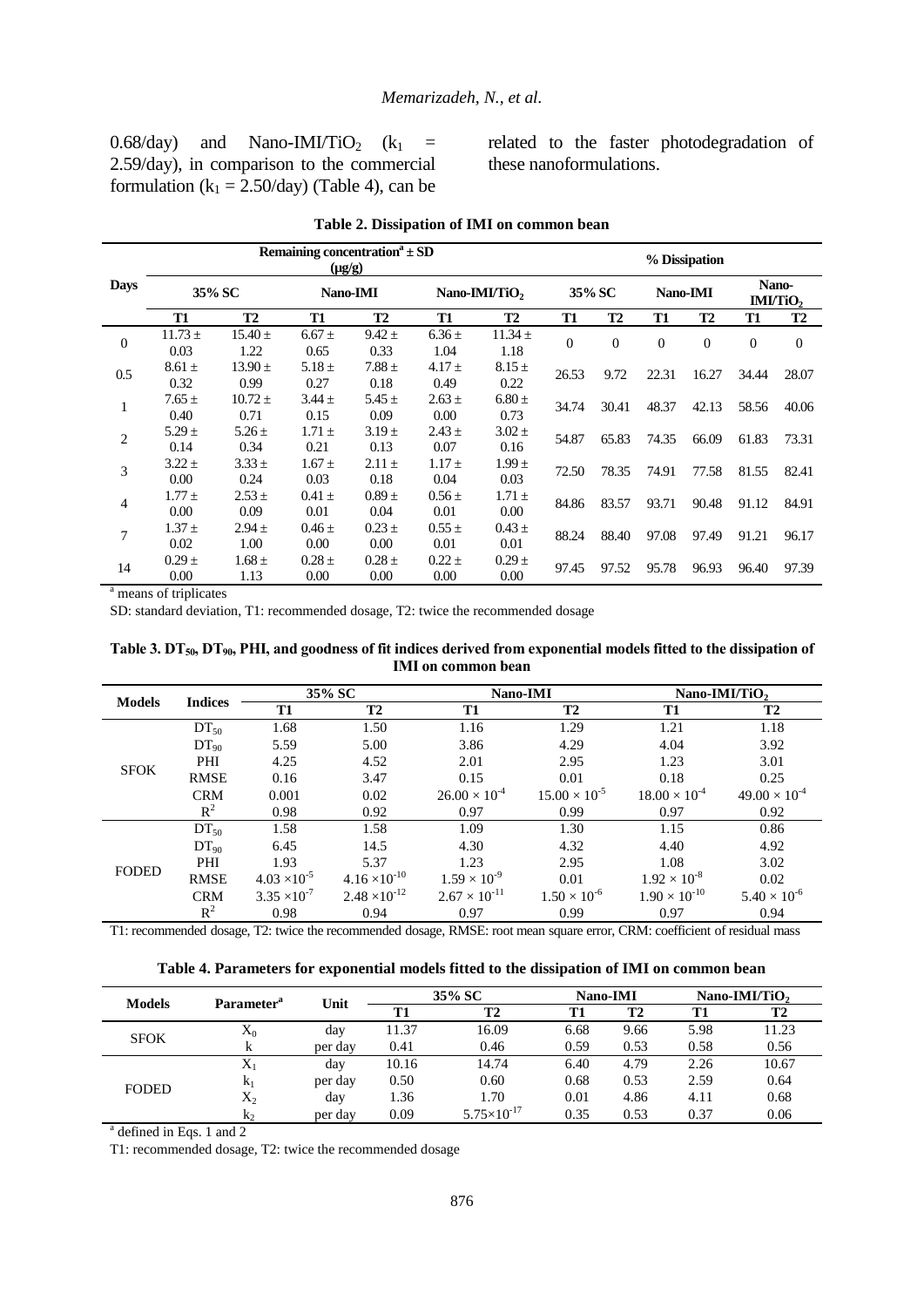According to FODED model, the dissipation rate of IMI in the Nano-IMI/TiO<sub>2</sub> declined as the time passed (Table 4), hence demonstrating the systemic behavior of this pesticide, its absorption into the plant tissues, and --as a consequence-- its low availability to the environmental-degrading factors. For the Nano-IMI at twice the recommended rate, however, the dissipation rate was constant according to SFOK model, without any decrease noticed throughout the experiment (Table 4). This can be due to the effect of biodegradability of PCA-PEG-PCA copolymers in the formulation, without the need to being mixed with any photocatalysis materials (Memarizadeh et al*.,* 2014b; Memarizadeh et al*.*, 2016).

### **CONCLUSION**

Assessing the dissipation behavior of Nano-IMI and Nano-IMI/TiO<sub>2</sub> by means of exponential decay models revealed that even at double recommended rate,  $DT<sub>50</sub>s$  and PHIs of this insecticide were generally lower at both nanoformulations than those of the commercial formulation. This implies that Nano-IMI and Nano-IMI/TiO<sub>2</sub> residues dissipate quite fast in vegetables and can be recommended even at the double recommended rate. Furthermore, previous studies on pollution potential of  $TiO<sub>2</sub>$ nanoparticles on biochemical biomarkers showed the toxicity in bioassay experiments (Memarizadeh et al*.,* 2014c; Memarizadeh et al*.,* 2014d). As a result, Nano-IMI can be introduced into the pesticide market as a promising and eco-friendly pesticide system in order to improve the efficiency of IMI and reduce its adverse environmental impacts.

### **ACKNOWLEDGEMENT**

The authors would like to thank Iran National Science Foundation for their financial support of this project.

#### **REFERENCES**

Anastassiades, M., Lehotay, S. J., Štajnbaher, D. and Schenck, F. J. (2003). Fast and easy multiresidue method employing acetonitrile extraction/partitioning and "dispersive solid-phase extraction" for the determination of pesticide residues in produce. J. AOAC Int., 86(2); 412-431.

Anjali, C. H., Khan, S. S., Margulis-Goshen, K., Magdassi, S., Mukherjee, A. and Chandrasekaran, N. (2010). Formulation of water-dispersible nanopermethrin for larvicidal applications. Ecotoxicol. Environ. Saf., 73(8); 1932-1936.

Bhattacharyya, A., Bhaumik, A., Rani, P. U., Mandal, S. and Epidi, T. T. (2010). Nano-particles-A recent approach to insect pest control. Afr. J. Biotechnol., 9(24); 3489-3493.

Corley, J. (2003). Best practices in establishing detection and quantification limits for pesticide residues in foods. In Lee, P. W., Aizawa, H., Barefoot, A. C. and Murphy, J.J. (eds.) Handbook of residue analytical methods for agrochemicals. Wiley, Chichester, pp. 59–75.

EFSA (European Food Safety Authority). (2009). Scientific Opinion of the Scientific Committee on a request from the European Commission on the Potential Risks Arising from Nanoscience and Nanotechnologies on Food and Feed Safety. EFSA J., 958; 1-39.

EFSA Scientific Committee. (2011) Scientific Opinion on Guidance on the risk assessment of the application of nanoscience and nanotechnologies in the food and feed chain. EFSA J., 9(5); 2140-2196.

EFSA Scientific Committee. (2013). Scientific Opinion on the hazard assessment of endocrine disruptors: scientific criteria for identification of endocrine disruptors and appropriateness of existing test methods for assessing effects mediated by these substances on human health and the environment. EFSA J.,11(3); 3132-3216.

EFSA Scientific Committee, Hardy, A., Benford, D., Halldorsson, T., Jeger, M. J., Knutsen, H. K., More, S., Naegeli, H., Noteborn, H., Ockleford, C., Ricci, A., Rychen, G., Schlatter, J. R., Silano, V., Solecki, R., Turck, D., Younes, M., Chaudhry, Q., Cubadda, F., Gott, D., Oomen, A., Weigel, S., Karamitrou, M., Schoonjans, R. and Mortensen, A. (2018). Guidance on risk assessment of the application of nanoscience and nanotechnologies in the food and feed chain: Part 1, human and animal health. EFSA J.,16(7); 5327-5422.

FOCUS. (2006). Guidance document on estimating persistence and degradation kinetics from environmental fate studies on pesticides in EU registration. Report of the FOCUS work group on degradation kinetics, EC document reference Sanco/10058/2005 version 2.0; pp.434.

Geiser, M. and Kreyling, W. G. (2010). Deposition and biokinetics of inhaled nanoparticles. Part Fibre Toxicol., 7; 2-12.